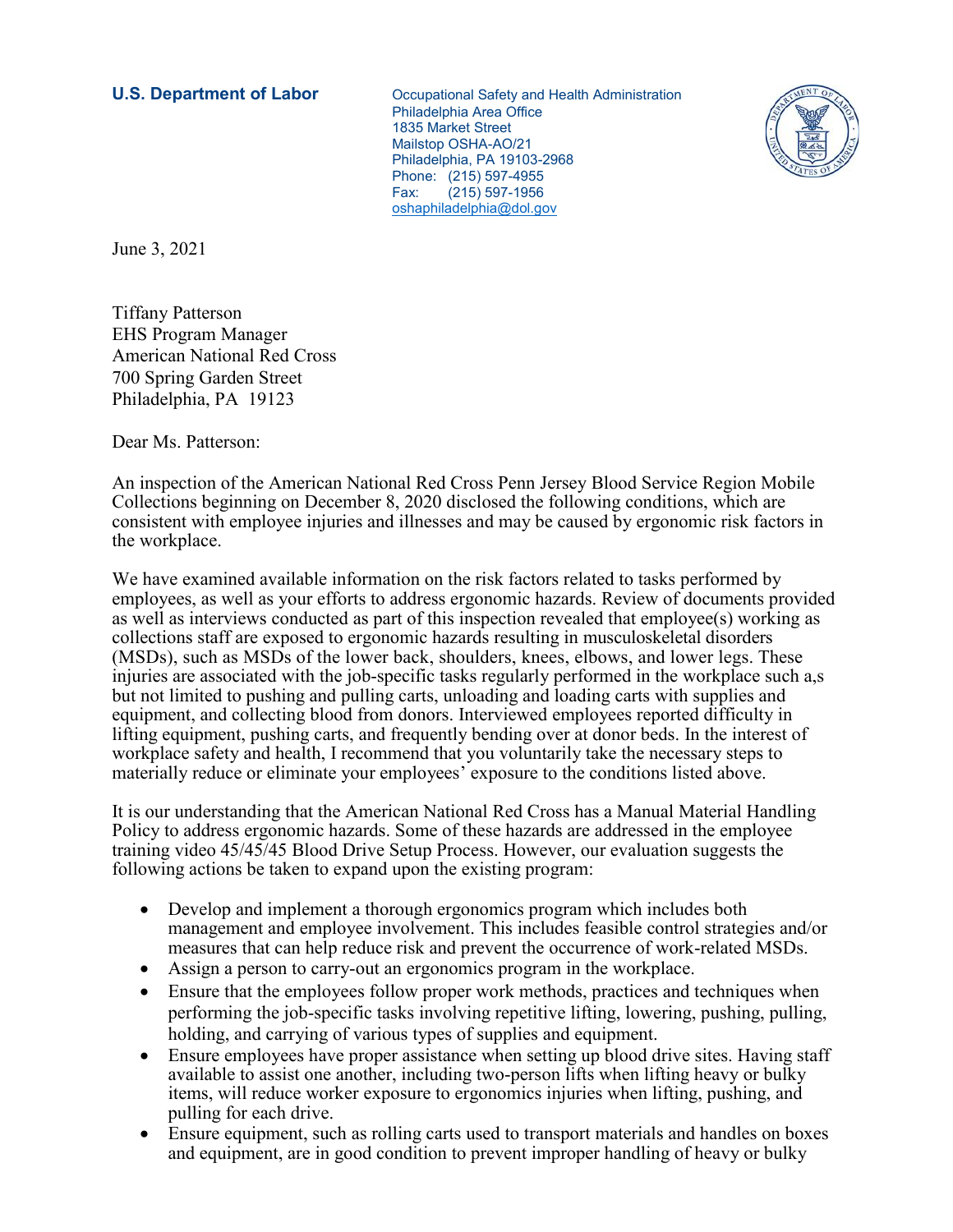items. Move carts as close as possible to tables and work areas before adding or removing supplies and equipment. This will decrease the distance that employees are required to carry supplies and equipment.

- Limit the stacking of carts to below shoulder-height and implement procedures on properly distributing weight on a cart. Utilize tables, or carts stacked to waist-height, when emptying or filling cases and boxes. Minimize lifting and lowering below kneeheight as much as possible. If an employee must pack or unpack supplies on the floor, have foam padding available for kneeling.
- Regularly conduct workplace, job, and task analysis to identify specific ergonomic risk factors that may cause or contribute to increased risk of MSDs in the workplace. Determine steps to eliminate or materially reduce hazards through engineering and administrative controls. For example, implement procedures and train employees on adjusting the height of donor beds to minimize discomfort from leaning over the donor bed.
- Conduct a symptom survey to identify the number of employees who are experiencing symptoms of cumulative trauma disorders (often identified as strains, sprains, pain, etc.) and to better understand the scope of the problem in the workplace.
- Conduct job-specific ergonomics training for all levels of employees, including management, to address ergonomic risk factors associated with job-specific tasks and how to eliminate them.
- Periodically review the company's ergonomics training program and revise as necessary, incorporating input from the workers. Worker feedback is a crucial component of the review process.
- Develop a mechanism for early reporting of signs and symptoms of musculoskeletal disorders. Inform workers of the mechanism and the importance of early recognition and reporting of any work-related injuries. Encourage medical treatment when necessary.
- Conduct accident, injury, and near-miss investigations to determine the root causes of the incidents with a focus on eliminating hazards rather than assigning blame to either the company or the employee. This includes developing a log that provides details of the injury or near-miss such locations of incident, equipment used, and injured body part to determine trends and to implement proper controls.
- Develop a local ergonomics committee to help identify risk factors and possible solutions.
- Encourage the workers to stretch prior to and during the shift to improve muscle strength and flexibility, which may help prevent potential musculoskeletal disorders in the workplace. Encourage employees to exercise outside of work as well.

While some ergonomic related risk factors can be reduced or eliminated by implementing a single means of abatement, in most cases a process using certain components will provide an effective method of addressing the risk factors. If an ergonomic risk factor is to be addressed on an incremental basis to determine the effectiveness of a specific control strategy believed likely to provide a protective solution, it is important to track and evaluate the effectiveness of the results in a timely manner, and to timely implement additional control measures if initial controls fail to eliminate or materially reduce workers' exposures.

As with any change to address ergonomic problems, you should gather input from employees to determine which changes to implement and to troubleshoot any unforeseen problems with the changes. It is important that the American National Red Cross become more proactive in working with mobile collections in order to have more input into workplace design and in eliminating ergonomic risk factors related to jobs/tasks performed by employees.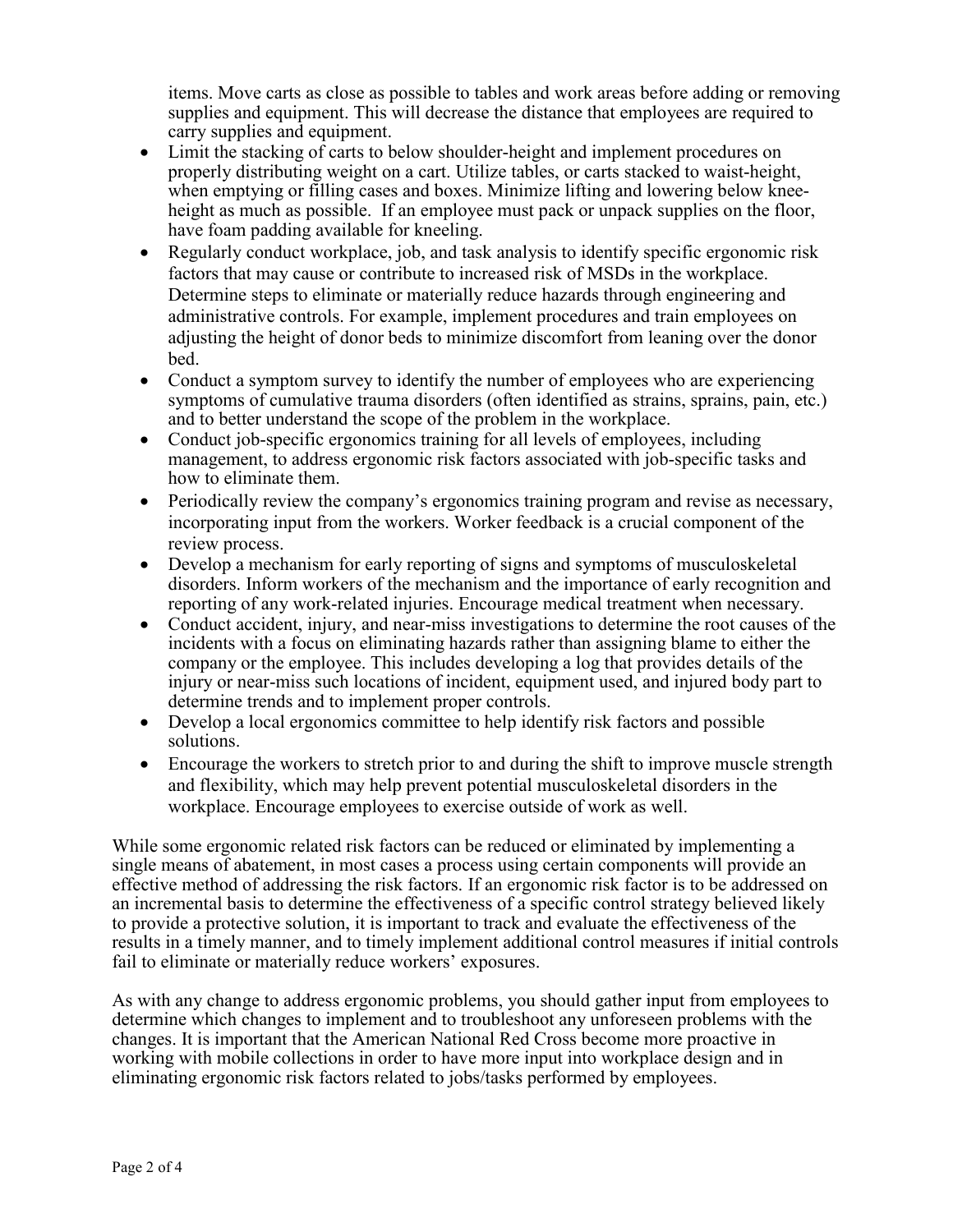You may voluntarily provide this Area Office with progress reports on your efforts to address these conditions. Under OSHA's current inspection protocol, we may return to your worksite in approximately one year to further examine the conditions noted above.

Attached is a list of available resources that may be of assistance to you in preventing workrelated injuries and illnesses.

If you have any questions, please feel free to call Liz Revelt at (215) 597- 5185.

Sincerely,

Theresa Downs, CIH Area Director